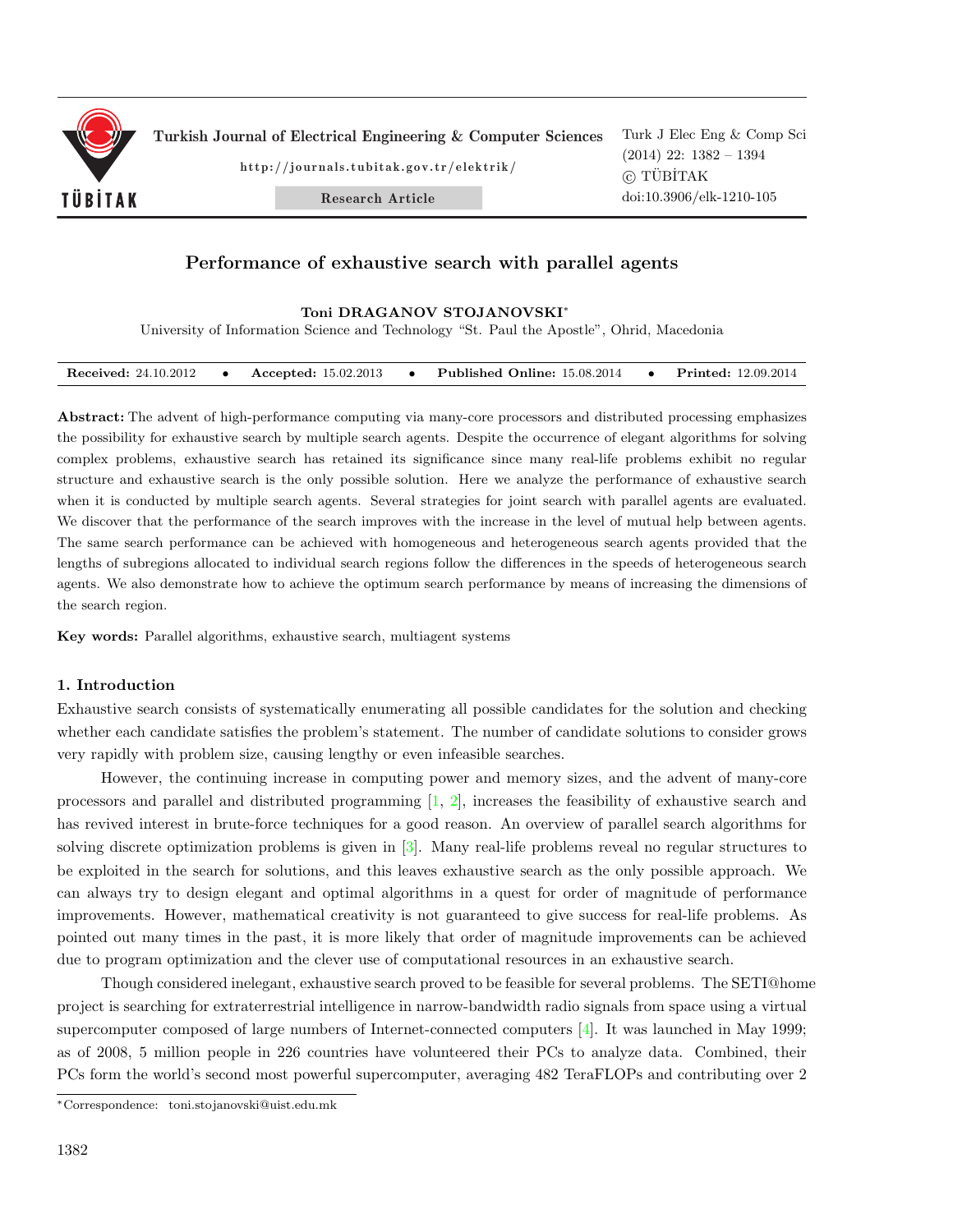million years of CPU time  $[5]$  $[5]$ . None of the proposed cryptanalytic attacks against DES  $[6]$  $[6]$  since its adoption as an encryption standard in 1976 were practically feasible. Eventually DES was broken in 1998 using exhaustive search of its 56-bit key space by a custom-made machine named "Deep Crack" built by the Electronic Frontier Foundation [[7](#page-11-6)].

Advances in computing technology in the second half of the twentieth century made exhaustive search feasible and applicable in other areas, too. The 4-color theorem was the first theorem to be proven using a computer [[8\]](#page-12-0). Exhaustive search for large Mersenne prime numbers has been going on continuously since 1996 [\[9](#page-12-1)]. A more detailed analysis of the application of exhaustive search can be found in [[10,](#page-12-2) [11](#page-12-3)]. We dare to expect that other complex real-life problems will soon become "victims" of exhaustive search due to increasing numbers of processing cores in many-core CPUs, advances in distributed computing, or other technological breakthroughs.

Exhaustive search needs not necessarily to test all candidate solutions. A subregion of the entire region may be skipped (search tree is pruned) if a failed candidate implies that the subregion cannot contain a solution. Backtracking, constraint propagation, and consistency checking [[12\]](#page-12-4) are efficient techniques for pruning the search tree. Our results are also applicable to other search strategies provided that the search region can be divided into disjoint regions, i.e. each agent first searches its own region before continuing the search in the regions allocated to neighboring agents.

In this paper we evaluate the performance of exhaustive search when it is conducted with many search agents working in parallel. Dependence of performance of exhaustive search with parallel agents on the following parameters is analyzed:

- Differences in speeds of search agents,
- Length of allocated search subregions,
- *•* Type of communication between central server and agents.

We will also determine the optimum division of the search region into subregions, i.e. the division that minimizes the average search time.

According to the taxonomy defined in [\[13](#page-12-5)], if search agents implement the same algorithm with the same parameter configuration, then the resulting search is called *homogeneous*. Homogeneous search agents perform the search with the same speed. When the search agents implement different algorithms or the same algorithm but with distinct configurations, then the strategy is called *heterogeneous*. The speed of search for heterogeneous agents is different. If the agents communicate during the search, such strategies are called cooperative multiagent strategies. Otherwise, they are called independent search strategies. In this paper, we consider independent search agents: they do no communicate during the search, but they conduct the search in parallel. A consequence of considering independent search agents is that our results for heterogeneous agents are equally valid for agents implementing the same algorithm with different speeds and for agents implementing different algorithms and with different speeds. In  $[13, 14]$  $[13, 14]$  $[13, 14]$  $[13, 14]$ , the cooperative strategy for homogeneous and heterogeneous agents is analyzed. Adding cooperation to homogeneous agents speeds up the search. The authors in [\[13](#page-12-5), [14](#page-12-6)] also observed an advantage in using heterogeneous versus homogeneous cooperation. In [\[15](#page-12-7)] we presented results on the performance of exhaustive search. The results were obtained mostly through numerical simulations. Here 3 propositions and 1 corollary are added to mathematically prove the results from [\[15](#page-12-7)].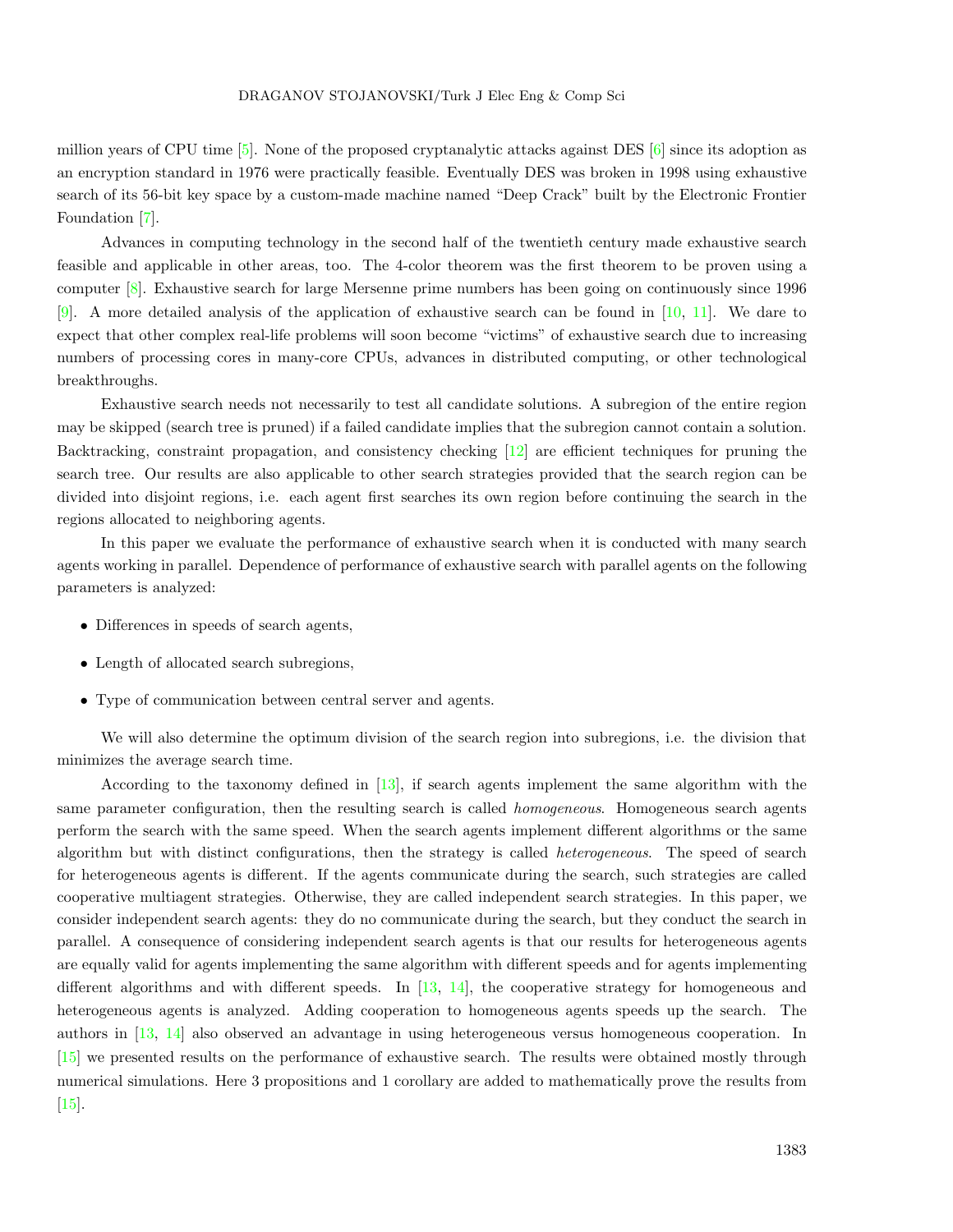Here is the overview of the paper: in Section [2](#page-2-0), we present theoretical results on the average search time for exhaustive search. Section [3](#page-4-0) analyzes exhaustive search with homogeneous parallel agents, while Section [4](#page-7-0) analyzes joint search with heterogeneous agents. Section [5](#page-11-7) concludes the paper and gives directions for future research.

## <span id="page-2-0"></span>**2. Exhaustive search methods**

First we give a formal definition of exhaustive search. Consider function  $F: X \to [0,1]$ , where X is the discrete finite *N* -dimensional domain of *F* . *X* is also called the search region. Assume that there is only one point  $x_s \in X$  such that  $F(x_s) = 1$ . Otherwise,  $F(x) = 0$  if  $x \in X$  and  $x \neq x_s$ . Point  $x_s$  is called the solution of function F. We assume uniform probability mass function (pmf) of the solution  $x_s$  in the search region X; that is, each point in the search region  $X$  is equally probable to be the solution  $x_s$ .

If function  $F$  exhibits no regular structure, then finding the solution  $x<sub>s</sub>$  by exhaustively searching the domain *X* can be the only option. Exhaustive search attempts to find the point *x<sup>s</sup>* by repeatedly calculating *F*(*x*) for all points  $x \in X$  until  $x_s$  is found such that  $F(x_s) = 1$ .

We analyze the case where the region is jointly searched by  $m$  agents  $a_1, a_2, \ldots, a_m$ . We are interested in the impact of the joint search with multiple search agents on the performance of the search. Search performance is measured by the average time required to find the only solution *x<sup>s</sup>* .

For sake of simplicity and clarity, we analyze exhaustive search of *one-dimensional* region *X* = [1*, L*]. However, results are equally valid for *multidimensional* regions since they can be easily converted into onedimensional regions. A uniformly increasing set of boundary values  $b_i \in X, i = 1, 2, \ldots, m$  divides X into m disjoint subregions  $X_1, X_2, \ldots, X_m$ . Thus,  $\bigcup_{i=1}^m X_i = X$ . The relation between boundary points and subregions is given by

$$
X_i = [b_i, b_{(i+1) \mod m}). \tag{1}
$$

Each agent  $a_i$  is allocated a subregion  $X_i$ , which it searches with speed  $v_i$ . Unless otherwise stated, in the rest of the paper one-directional search is employed: each agent starts its search from the starting point of the allocated subregion. This is illustrated in Figure [1](#page-2-1).



<span id="page-2-1"></span>**Figure 1**. Exhaustive search with multiple search agents.

A summary of the notation used in this paper is given next:

- $|X|$  Length of region X;
- *p*<sub>s</sub>(*l*) Probability that the solution *x*<sub>*s*</sub> is in a region with length *l*, i.e.  $Pr\{x_s \in X_i | |X_i| = l\}$ ;
- $p_l(l)$  pmf of length *l* of subregions;
- $p_v(v)$  pmf of searching speed *v* of search agents;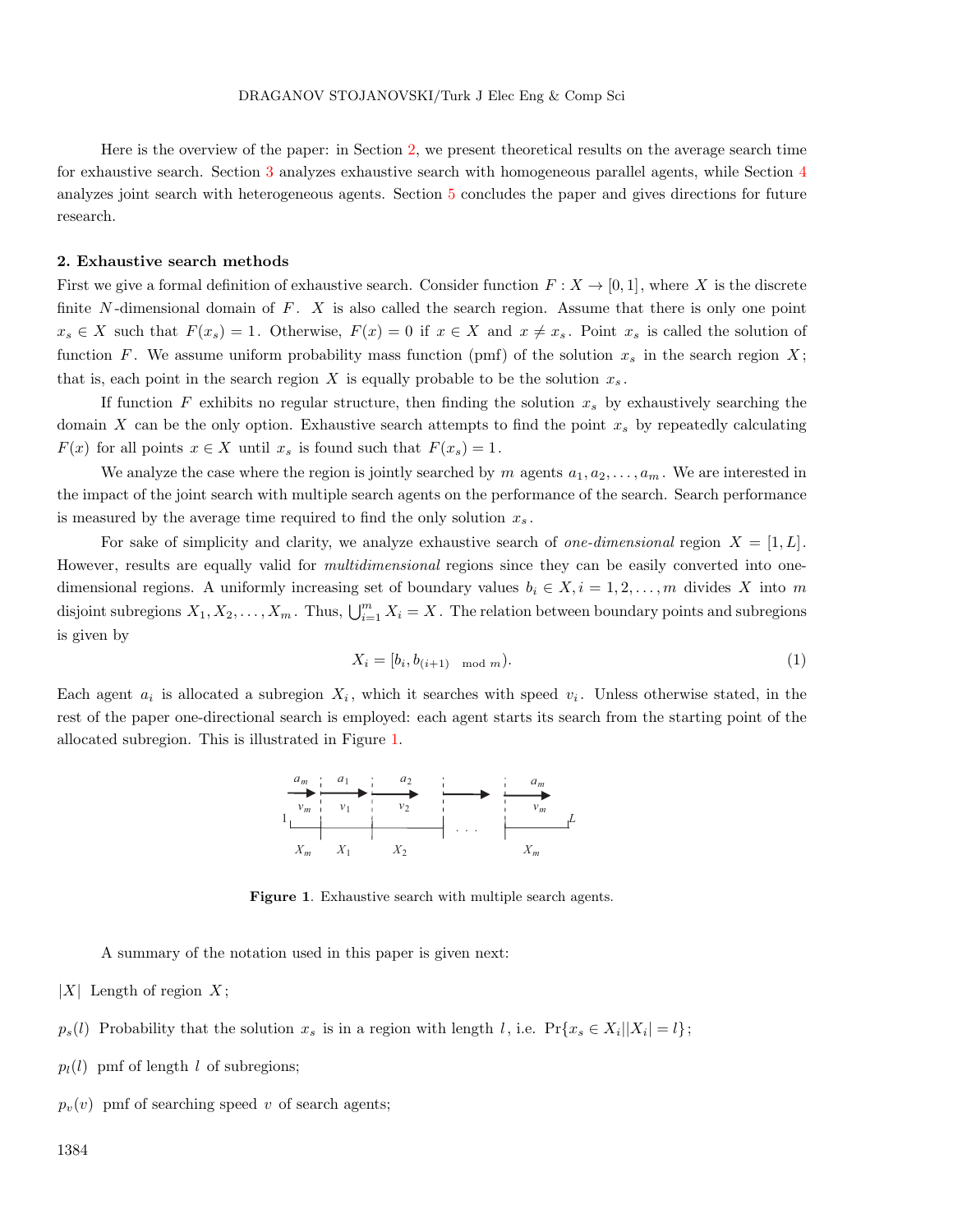$p_{v,l}(v,l)$  Joint pmf of *v* and *l*, i.e. the probability that a subregion with length *l* is searched by an agent with speed *v* .

The process of allocation of search subregions to search agents depends on (i) the type of communication between search agents and the central server, (ii) whether the central server knows the number *m* of search agents and the speed of each agent, and (iii) whether the number of search agents is determined before the search starts or additional agents can join the search at a later time. One possibility is that the central server can allocate a subregion to each search agent depending on the number *m* of search agents and the speed of each agent. Another possibility is that each agent chooses its own starting point for the search irrespective of the starting points and the speeds of the other search agents. The search continues until a solution is found, or a "stop" command is received from the central server. The following proposition addresses the performance of exhaustive search as measured by the average search time.

<span id="page-3-2"></span>**Proposition 1** *Consider a division of a one-dimensional search region X* = [1*, L*] *into m subregions with random length l that are jointly searched by m agents*  $a_1, a_2, \ldots, a_m$ . *Searching speeds v of search agents are independent identically distributed (iid) random variables. If l and v are mutually independent random variables, then the average search time is given by*

<span id="page-3-3"></span>
$$
E(t) = \frac{m}{2L}E(l^2)E(\frac{1}{v}).
$$
\n(2)

**Proof** Average search time is calculated by averaging the search time over the agent's speed *v* and region's length *l* using the following formula:

<span id="page-3-1"></span>
$$
E(t) = \sum_{l} \sum_{v} p_v(v) p_s(l) \frac{l}{2v},\tag{3}
$$

<span id="page-3-0"></span>where  $l/(2v)$  is the average time to find the solution in a region of length *l* by an agent with speed *v*. One can easily show that

<span id="page-3-4"></span>
$$
p_s(l) = \frac{mp_l(l)l}{L},\tag{4}
$$

where  $mp_l(l)$  is the number of regions with length *l*, and  $mp_l(l)l$  is the total number of points belonging to regions with length *l*. Then the ratio  $mp_l(l)l/L$  is the probability that the solution  $x_s$  is in a region with length  $l$ . Substituting Eq.  $(4)$  $(4)$  into Eq.  $(3)$  $(3)$ , one obtains

$$
E(t) = \frac{m}{2L} \sum_{l} \sum_{v} p_v(v) p_l(l) \frac{l^2}{v} = \frac{m}{2L} E(\frac{1}{v}) E(l^2).
$$
 (5)

Next we analyze the case where the speed of the agent allocated to a subregion depends on the subregion's length. The following corollary stems from Proposition [1.](#page-3-2)

<span id="page-3-5"></span>**Corollary 1** If *v* and *l* are mutually dependent random variables with joint pmf  $p_{v,l}(v, l)$ , then the average *search time is given by*

$$
E(t) = \frac{m}{2L} E(\frac{l^2}{v}).
$$
\n<sup>(6)</sup>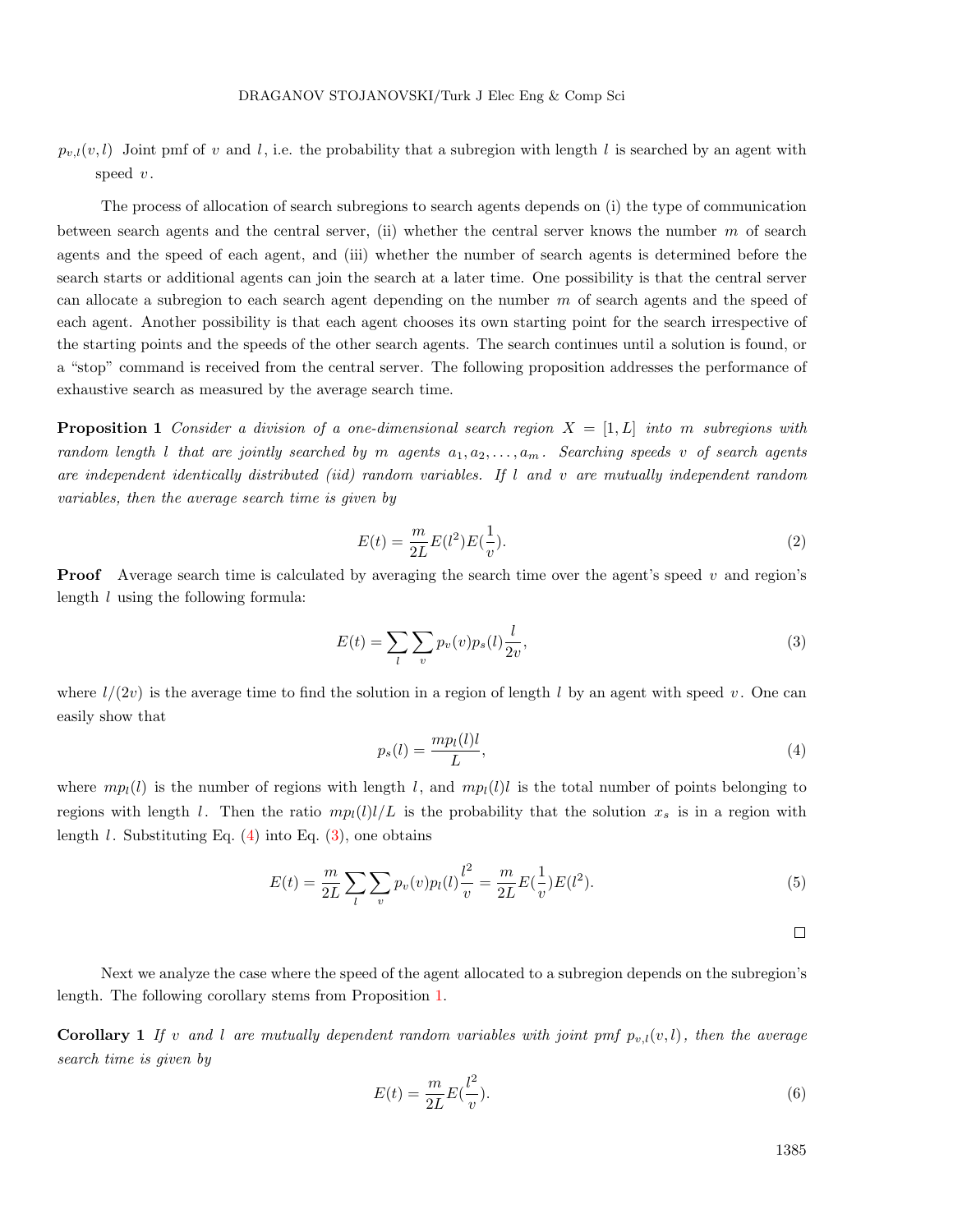**Proof** Similar to Eq. [\(3](#page-3-1)), average search time is calculated as

<span id="page-4-2"></span>
$$
E(t) = \sum_{l} \sum_{v} p_{s,v}(l,v) \frac{l}{2v},\tag{7}
$$

where  $p_{s,v}(l,v) = Pr\{v, x_s \in X_i | |X_i| = l\}$  denotes the probability that the solution  $x_s$  is in region  $X_i$  with length  $l$  and that the region is searched by an agent with speed  $v$ . Then, similar to Eq. ([4\)](#page-3-0), joint pmf for  $v$ and *l* is given by

$$
p_{v,l}(v,l) = \frac{mlp_{s,v}(l,v)}{L}.
$$
\n(8)

<span id="page-4-1"></span>Substituting Eq.  $(8)$  $(8)$  into Eq.  $(7)$  $(7)$ , one obtains

$$
E(t) = \frac{m}{2L} \sum_{l} \sum_{v} p_{v,l}(v,l) \frac{l^2}{v}.
$$
\n(9)

#### <span id="page-4-0"></span>**3. Exhaustive search with homogeneous agents**

In this section we additionally assume that all search agents are homogeneous with the same speed V; that is,

$$
p_v(v) = \begin{cases} 1 & \text{for } v = V \\ 0 & \text{otherwise.} \end{cases}
$$
 (10)

Next, 3 methods for division of the search region are explained and compared.

## <span id="page-4-5"></span>**3.1. Equal subregions**

First we consider the case where 2-directional communication exists between the central server and search agents, and the number of search agents *m* is known in advance. As shown later on in Proposition [3](#page-7-1), the central server can minimize the average search time if it divides the search region into *m* equal subregions and then assigns each subregion to a different search agent. In this case,

<span id="page-4-3"></span>
$$
p_l(l) = \begin{cases} 1 & \text{for } l = \frac{L}{m} \\ 0 & \text{otherwise.} \end{cases} \tag{11}
$$

<span id="page-4-4"></span>Thus, Eq. ([2\)](#page-3-3) yields

$$
E(t) = \frac{m}{2L} \frac{1}{V} \frac{L^2}{m^2} = \frac{L}{2mV}.
$$
\n(12)

#### **3.2. Semiequal subregions**

Next we analyze the case where the number of search agents is not known in advance and 2-directional communication exists between central server and search agents. New search agents can register at run time. The search subregion is allocated and communicated to each search agent by the central server as it registers.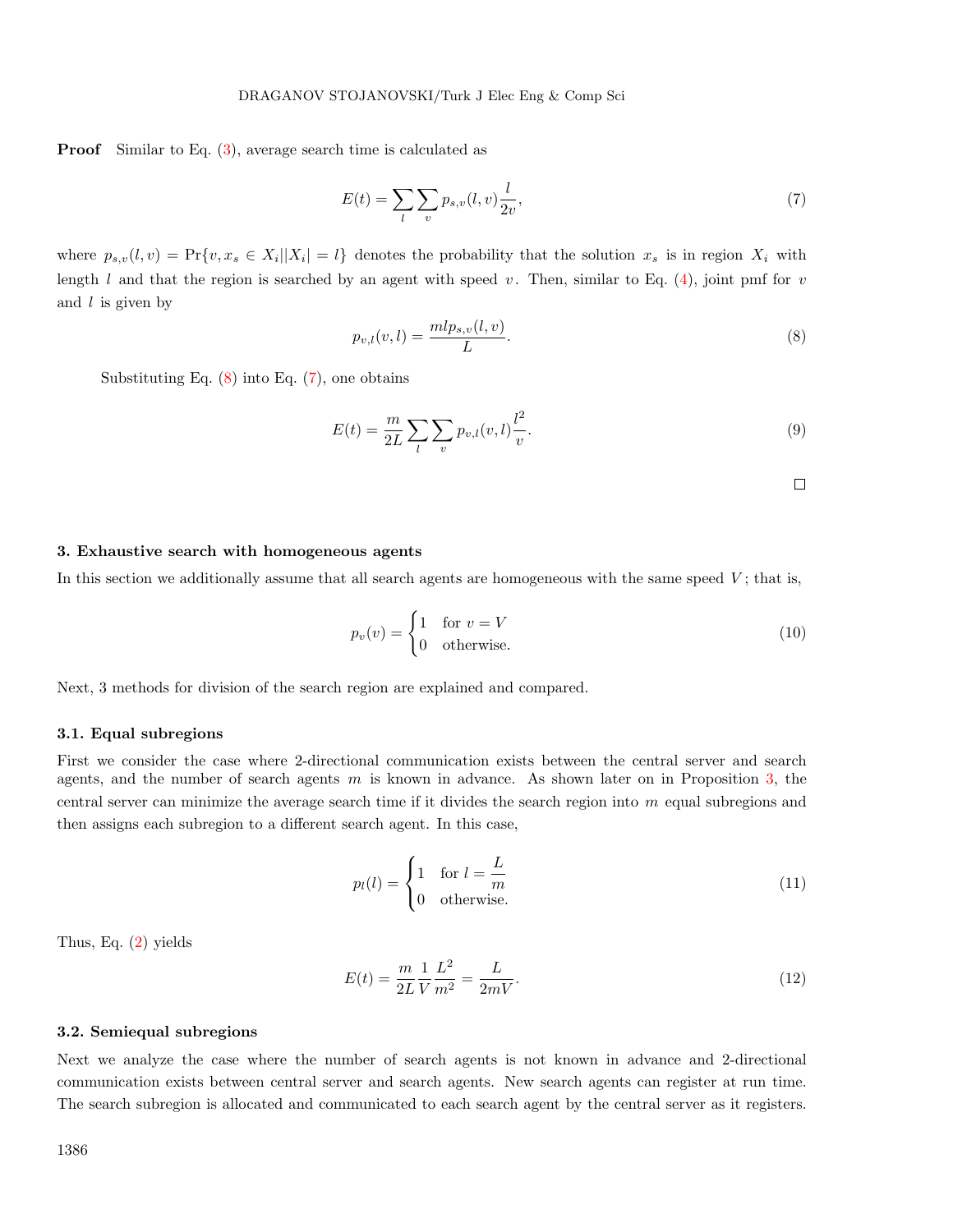The search subregion allocated to a newly registered agent depends on the current number of search agents. The first agent will start its search from point 1. If there is only one search agent in the system, then it searches the whole region. If a second search agent joins the search, then its subregion is the second half of the whole region; that is, the second agent will start the search from point 1+*L/*2. The third agent, when it registers, will start from point  $1 + L/4$ , and the fourth agent will start from point  $1 + 3L/4$ . The next agents will start the search from points  $1 + L/8$ ,  $1 + 3L/8$ ,  $1 + 5L/8$ ,  $1 + 7L/8$ , etc. Thus, the search subregions are shrinking as the number of search agents grows. Each time a new search agent joins the search, it is given to search the second half of the currently largest search subregion. In the *semiequal subregions* method, for  $m = 2^0, 2^1, 2^2, 2^3, \ldots$  $p_l(l)$  and  $E(t)$  are again given by Eqs. ([11](#page-4-3)) and ([12\)](#page-4-4), respectively, thus giving the same average time as for the *equal subregions* method. Otherwise, for  $2^i < m < 2^{i+1}$ , the probability that a search subregion is with length *l* is given by

$$
p_l(l) = \begin{cases} \frac{2^{i+1} - m}{m} & \text{for } l = \frac{L}{2^i} \\ \frac{2m - 2^{i+1}}{m} & \text{for } l = \frac{L}{2^{i+1}} \\ 0 & \text{otherwise.} \end{cases}
$$
(13)

<span id="page-5-0"></span>The average search time calculated using Eq. ([13\)](#page-5-0) is higher than the average search time for the *equal subregions* method from Eq.  $(12)$  $(12)$ .

#### **3.3. Random subregions**

Finally, we consider a case where the number of search agents is not known in advance and one-directional communication exists from search agents to central server. One-directional communication is used by a search agent to communicate to the central server when the solution is found. Each search agent starts from a randomly chosen starting point, thus randomly choosing its search subregion. Therefore, the size of the subregion searched by an agent can vary between 1 and the size *L* of the entire search region. The following Proposition gives the pmf for length *l* of search subregions.

**Proposition 2** *Consider a one-dimensional region X* = [1*, L*] *that is divided into m disjoint subregions by a* set of boundary points  $b_i$ ,  $i = 1, 2, \ldots, m$ . Boundary points are iid random variables with uniform distribution *in X . Then the length of the subregions is a random variable*  $l \in \{1, 2, \ldots, L\}$  *with pmf* 

<span id="page-5-1"></span>
$$
p_l(l) = \begin{cases} \frac{1}{L^{m-1}} & \text{for } l = L\\ \left(\frac{L-l}{L}\right)^{m-1} \sum_{i=1}^{m-1} {m-1 \choose i} (L-l)^{-i} & \text{otherwise.} \end{cases}
$$
(14)

**Proof** We analyze the length of subregion  $X_1$  starting from  $b_1$  and determine its pmf. The same discussion applies to all subregions. Without loss of generality, we assume that  $b_1 = 1$ . We consider 2 cases:  $l = L$  and  $l \neq L$ .

*X*<sup>1</sup> is with length *l* = *L* if all  $m − 1$  boundary points  $b_2, b_3, \ldots, b_m$  are equal to 1 and thus coincide with  $b_1$ . The probability that a boundary point  $b_i = 1$  for  $i = 2, 3, \ldots, m$  is  $1/L$ . Thus,  $p_l(L) = 1/L^{m-1}$ , which is identical to the first part of Eq.  $(14)$  $(14)$  $(14)$ .

*X*<sub>1</sub> is with length  $l \neq L$  if  $1 \leq i \leq m-1$  boundary points are equal to  $l+1$ , while the other  $m-1-i$ boundary points take values from the set  $\{1, l+2, l+3, \ldots, L\}$ . The probability that a boundary point takes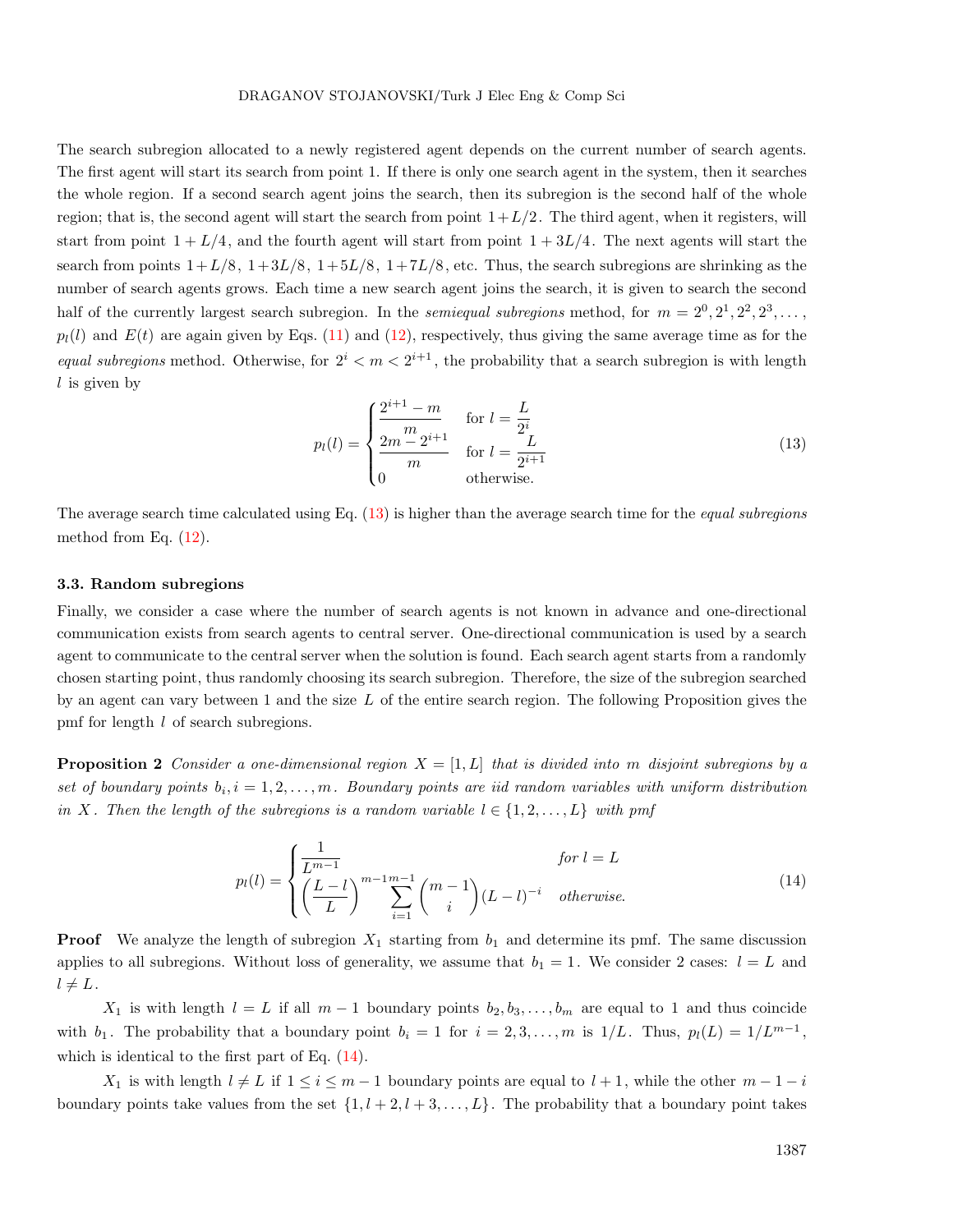a value from the set  $\{1, l+2, l+3, ..., L\}$  is  $\frac{L-l}{L}$  $\frac{\partial}{\partial L}$ . Then for  $l \neq L$ , it follows that

$$
p_l(l) = \sum_{i=1}^{m-1} {m-1 \choose i} \left(\frac{L-l}{L}\right)^{m-1-i} \left(\frac{1}{L}\right)^i,
$$
\n(15)

which is identical to the second part of Eq.  $(14)$  $(14)$ .

 $\Box$ 

Figure [2](#page-6-0) depicts the pmf  $p_l(l)$  for  $L = 1000$  and  $m = 2, 3, 5, 10, 20$  calculated using Eq. [\(14](#page-5-1)). For  $m = 2$ ,  $p_l(l)$  is a uniformly distributed pmf in the region [1, L], while for  $m = 3$ ,  $p_l(l)$  is a linearly decreasing pmf in the region  $[1, L]$ .



<span id="page-6-0"></span>**Figure 2.** Probability mass function  $p_l(l)$  for  $L = 1000$  and  $m = 2, 3, 5, 10, 20$  calculated using Eq. ([14\)](#page-5-1).

Figure [3](#page-6-1) shows that smaller *l* become more probable for larger *m*. For  $m = 10, 1\%$  of the smallest lengths, i.e.  $l = 1, \ldots, 1000$ , contains 8.65% of the probability mass, while for  $m = 256$  the same set of lengths contains 92.29% of the probability mass.



<span id="page-6-1"></span>**Figure 3.** Probability mass function  $p_l(l)$  for  $L = 100,000$  and  $m = 10,20,32,64,128,256$  calculated using Eq. ([14](#page-5-1)). Note that logarithmic scale is used for the x-axis to demonstrate that for larger *m* the pmf becomes more concentrated around smaller *l*.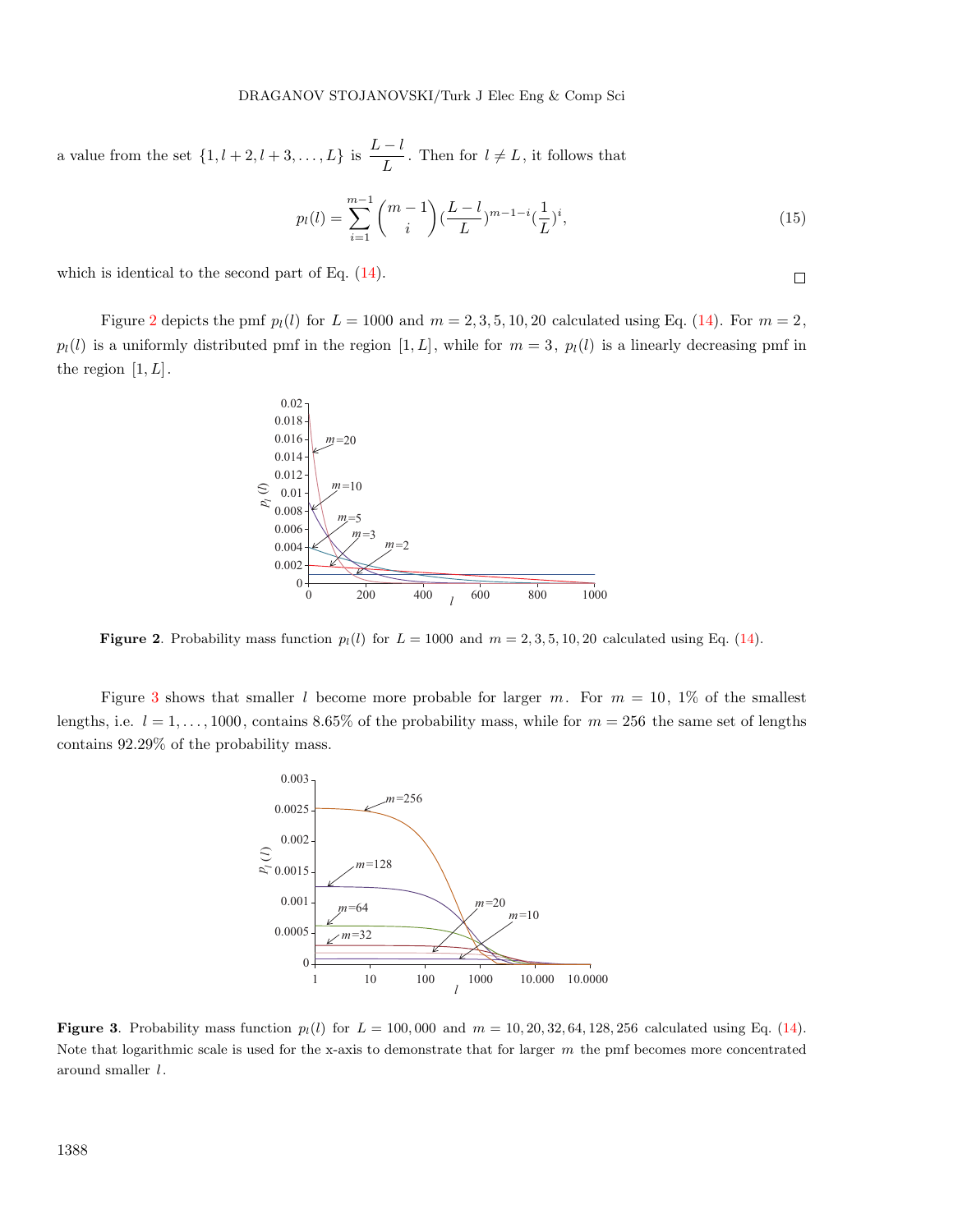## **3.4. Comparison**

Figure [4](#page-7-2) compares the average search time (y-axis) for the 3 methods depending on the number *m* of homogeneous search agents (x-axis). All search agents are with speed  $V = 1$ . Average search time is calculated substituting Eqs. ([11\)](#page-4-3), ([13\)](#page-5-0), and ([14\)](#page-5-1) for  $p_l(l)$  into Eq. ([2\)](#page-3-3). Region length is  $L = 100000$ . *L* does not affect the shape of the 3 curves. A different value for *L* will only change the scale for the x-axis.



<span id="page-7-2"></span>**Figure 4**. Comparison of average search times of the 3 searching methods for *L* = 100*,* 000.

As expected, the *equal subregions* method produces the best performance, i.e. the shortest average search time. The *semiequal subregions* method produces performances that are close to the ones produced by the *equal subregions* method. The *random subregions* method results in significantly higher average search times. For example, 10 search agents using the *equal subregions* method will produce the same performance as 19 search agents using the *random subregions* method, and 16 search agents using the *equal subregions* method will produce the same performance as 31 search agents using the *random subregions* method.

#### <span id="page-7-0"></span>**4. Exhaustive search with heterogeneous agents**

In this section we consider the performance of exhaustive search when the parallel agents are heterogeneous. Average search time is calculated using Eq. ([5\)](#page-3-4) and Eq. [\(6](#page-3-5)). We analyze the performance of exhaustive search with parallel heterogeneous agents for the following 3 search strategies.

## **4.1. Strategy 1: Subregion's length is proportional to agent's speed**

Similar to Section [3.1](#page-4-5), we consider the case where 2-directional communication exists between the central server and search agents, and the number of search agents *m* is known in advance. On basis of the knowledge of the speeds  $v_1, v_2, \ldots, v_m$  of the search agents, the central server can decide on the length of each subregion allocated to each agent. A question naturally arises: what is the optimum division of the search region into subregions that minimizes the average search time? The following proposition provides the answer.

<span id="page-7-1"></span>**Proposition 3** *Consider a one-dimensional search region X* = [1*, L*] *that is jointly searched by m agents*  $a_1, a_2, \ldots, a_m$  *with searching speeds*  $v_1, v_2, \ldots, v_m$ . Then the minimum value for the average search time is

<span id="page-7-3"></span>
$$
E(t) = \frac{L}{2\sum_{i=1}^{m} v_i}
$$
\n(16)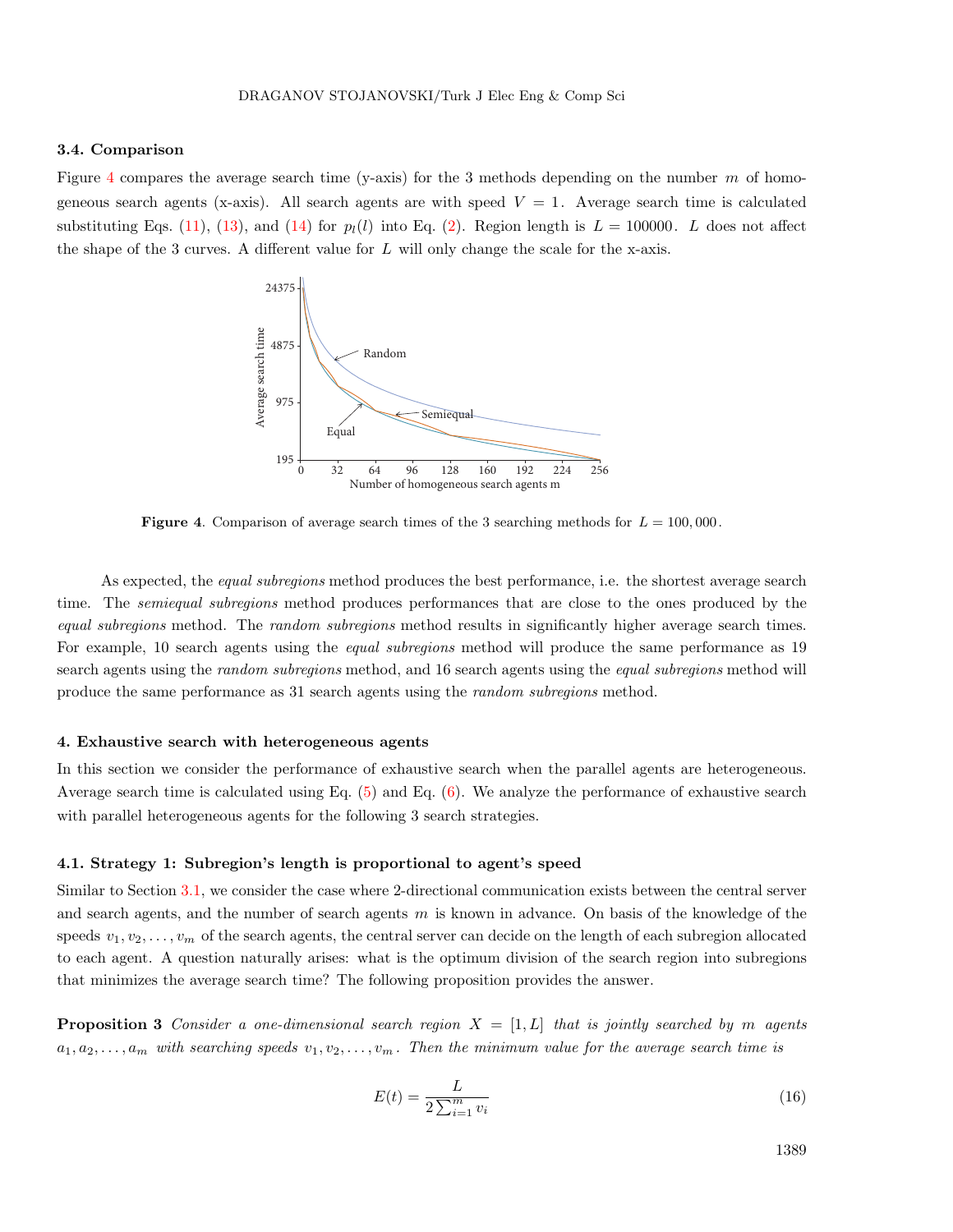and it is achieved if each agent  $a_i$  is allocated a subregion  $X_i$  with length

$$
l_i = \frac{v_i L}{v_1 + v_2 + \ldots + v_m}.
$$
\n(17)

The proof follows straightforwardly from applying the first derivative test [[16](#page-12-8)] to find the minimum value for the average search time, which is defined as

$$
E(t) = \sum_{i=1}^{m} \frac{l_i}{L} \frac{l_i}{2v_i} = \frac{1}{2L} \sum_{i=1}^{m} \frac{l_i^2}{v_i}.
$$
\n(18)

Thus, in the optimum strategy for division of the search region for heterogeneous agents, each search agent is allocated a search subregion whose length is proportional to the agent's speed. Faster agents get larger subregions and slower agents get smaller subregions, thus achieving static load balancing.

For homogeneous agents, average search time is minimized when all agents are allocated subregions with equal length (see Section [3.1](#page-4-5)). Heterogeneous agents can achieve the same minimum value for the average search time as homogeneous agents if the average speed for the heterogeneous agents  $\frac{1}{m} \sum_{i=1}^{m} v_i$  is equal to the speed *V* of homogeneous agents (see Eqs.  $(12)$  $(12)$  and  $(16)$  $(16)$ ). Curve 'e' in Figure [5](#page-8-0) gives the average search time (y-axis) for the optimum strategy depending on the number of heterogeneous search agents (x-axis) when  $\frac{1}{m}\sum_{i=1}^{m}v_i=1$ . Its values are identical to the values of curve 'Equal' from Figure [4](#page-7-2).



<span id="page-8-0"></span>**Figure 5**. Average search time for parallel heterogeneous search agents for  $L = 100,000$  and  $p_v(v)$  given by Eq. [\(20](#page-9-0)). a- One-directional search; b- joint search in groups of 2 agents; c- joint search in groups of 3 agents; d- joint search in groups of 4 agents; e- length of subregion is determined by agent's speed.

A question naturally arises: if the numbers of agents and their speeds are not known to the server, and there is only one-directional communication from agents to server, then can we still achieve the minimum value for the average search time as in Eq.  $(16)$  $(16)$ ? We answer this question in the following subsections.

#### **4.2. Strategy 2: One-directional search**

Each agent randomly chooses its starting point for the search. The starting point is a uniformly distributed random variable in the region [1*, L*]. Length of allocated search subregions is a random variable whose pmf is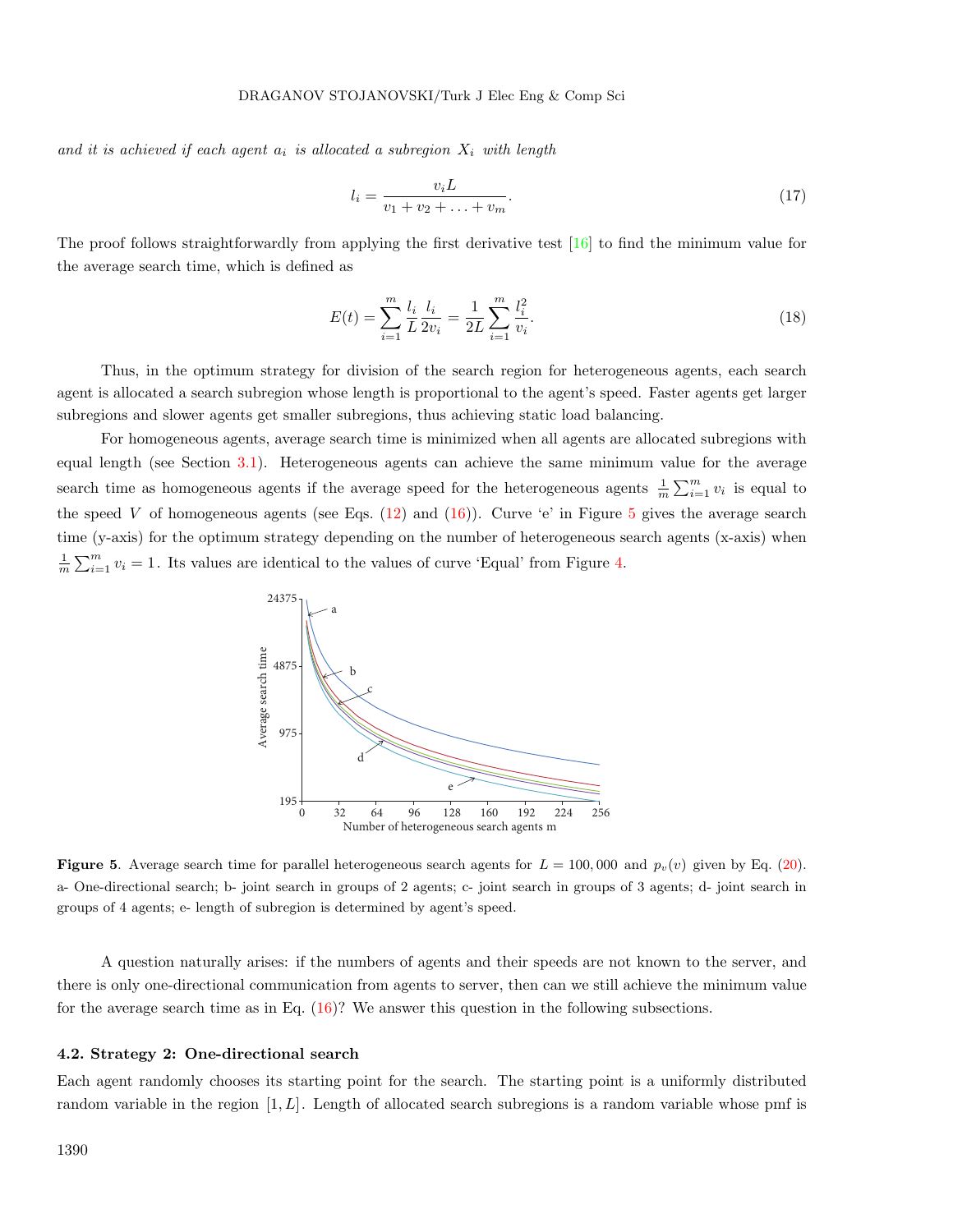given by Eq.  $(14)$  $(14)$  and is depicted in Figure [2.](#page-6-0) Then each agent is searching its own subregion (see Figure [1\)](#page-2-1). It is possible that agent  $a_i$  finishes the search of its region  $X_i$  before the solution  $x_s$  is found by any of the agents. Then agent  $a_i$  continues with the search of the subregion  $X_{i+1}$  until a "stop" command is received from the central server. Let *vmin* and *vmax* denote the minimum and maximum speed of search agents, and let *lmin* and *lmax* denote the minimum and maximum length of search subregions. Then, provided that

$$
\frac{v_{max}}{v_{min}} < \frac{l_{min} + l_{max}}{l_{max}},\tag{19}
$$

agent  $a_{i+1}$  will finish searching subregion  $X_{i+1}$  before agent  $a_i$  will finish searching both regions  $X_i$  and  $X_{i+1}$ for all  $i = 1, 2, \ldots, m$ . In other words, each agent is responsible for the search of its chosen subregion and will receive no help from other agents in the search of its subregion.

<span id="page-9-0"></span>As an illustration, we have analyzed heterogeneous agents with speed that is a random variable with the following pmf:

$$
p_v(v) = \begin{cases} 0.3 & \text{for } v = 0.5\\ 0.3 & \text{for } v = 1.0\\ 0.4 & \text{for } v = 1.375. \end{cases}
$$
 (20)

Note that  $E(v) = 1$  and  $E(1/v) = 1.191$  for the pmf from Eq. [\(20](#page-9-0)). Curve 'a' in Figure [5](#page-8-0) gives the average search time (y-axis) for random subregions and one-directional search depending on the number of heterogeneous search agents (x-axis), and it is calculated using Eqs. ([2\)](#page-3-3) and ([14\)](#page-5-1). Since  $E(1/v) = 1.191$  for the pmf from Eq. [\(20](#page-9-0)), it follows from Eq. ([14\)](#page-5-1) that the average search time for random subregions and heterogeneous agents (curve 'a' from Figure [5](#page-8-0)) is 1*.*191 times higher than the average search time for random subregions and homogeneous agents with  $V = 1$  (curve 'Random' from Figure [4](#page-7-2)). This is despite the fact that the average speed of heterogeneous agents from Eq. ([20\)](#page-9-0) is equal to the speed *V* of homogeneous agents.

#### <span id="page-9-2"></span>**4.3. Strategy 3: Two-directional search**

Similar to the previous case, each agent randomly chooses a starting point. However, neighboring agents can help each other in the following manner: each agent  $a_i$  conducts the search in 2 directions, to the left and to the right of the chosen starting point (see Figure [6](#page-9-1)). If agent  $a_i$ 's speed is  $v_i$ , then the search to the left side is conducted with speed *vi/*2. The same speed applies for the search to the right side. Searching in both



<span id="page-9-1"></span>**Figure 6**. Exhaustive search with parallel agents in 2 directions.

directions improves the assistance between neighboring agents. Assume that the distance between the starting points for agents  $a_1$  and  $a_2$  is  $d_{12}$ , and the distance between the starting points for agents  $a_2$  and  $a_3$  is  $d_{23}$ . If  $a_2$  is faster than  $a_1$ , then  $a_2$  will search a larger portion of  $d_{12}$  than  $a_1$ . Similarly, if  $a_2$  is slower than *a*<sup>3</sup> , then *a*<sup>2</sup> will search a smaller portion of *d*<sup>23</sup> than *a*<sup>3</sup> . In other words, agents help their slower neighbors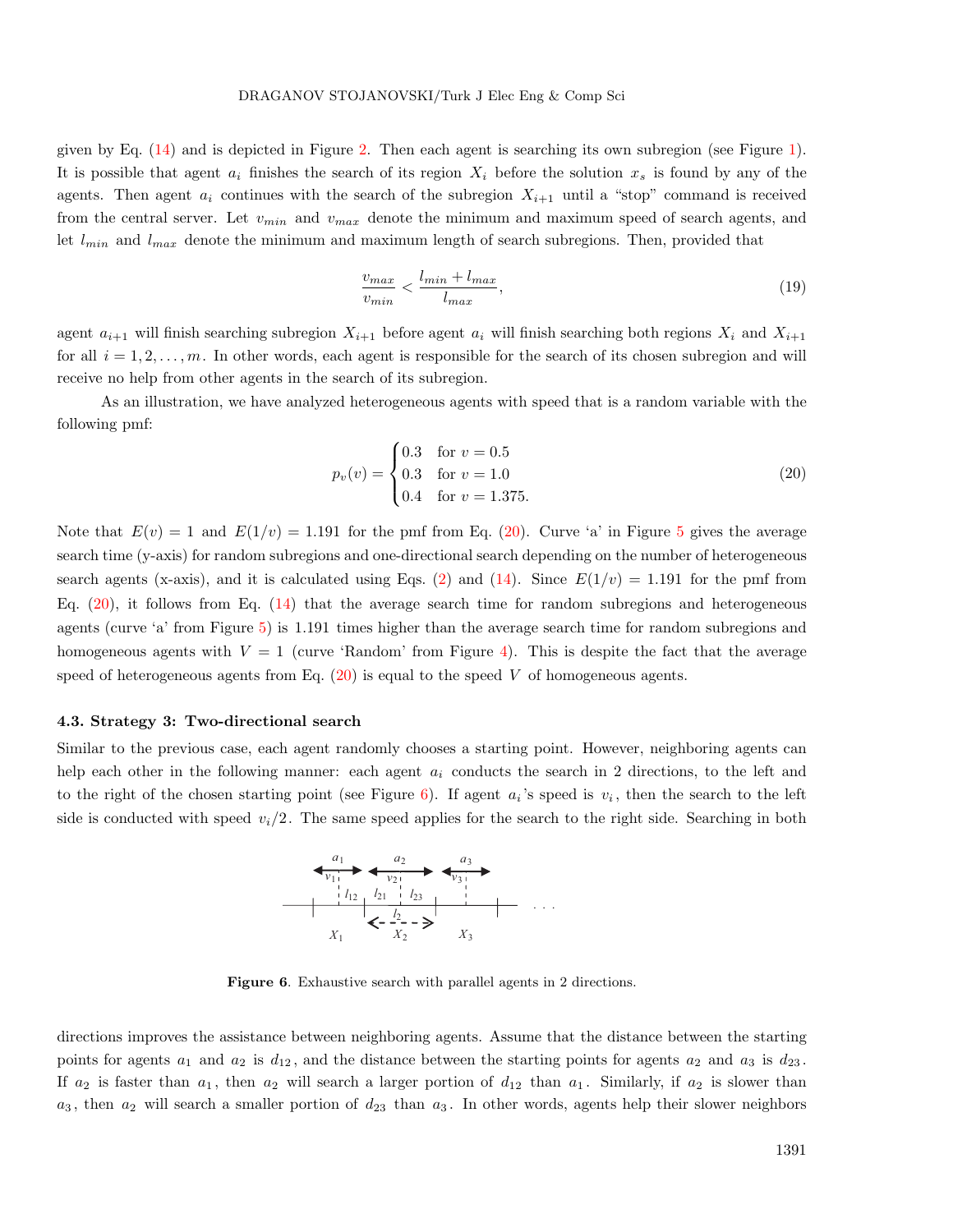and get help from faster neighbors. It is rather straightforward to show that, for example, agent  $a_2$  searches a subregion with length  $l_2 = l_{21} + l_{23}$  where  $l_{21} = \frac{v_2 d_{12}}{v_1 + v_2}$  $\frac{v_2 d_{12}}{v_2 + v_1}$  and  $l_{23} = \frac{v_2 d_{23}}{v_2 + v_2}$  $\frac{v_2 \omega_{23}}{v_2 + v_3}$ . Time spent by agent *a*<sub>2</sub> to search the subregion  $X_2$  is given by  $t_2 = (l_{21} + l_{23})/v_2$ .

Curve 'b' in Figure [5](#page-8-0) depicts the average search time for random subregions and 2-directional search for  $p_v(v)$  given in Eq. ([20\)](#page-9-0). It is obvious that the search strategy with 2 neighbors helping each other (2directional search) significantly reduces the search time compared to the one-directional search strategy where the neighboring agents do not help each other. An obvious question arises: can the search time be further reduced if agents help each other in groups of 3, i.e. if agents in groups of 3 jointly search an allocated subregion? Curve 'c' in Figure [5](#page-8-0) confirms our intuitive expectations: joint search of subregions with groups of 3 agents further reduces the average search time. Further increasing the number of agents that jointly search a subregion to 4 additionally reduces the search time, as shown in curve 'd' from Figure [5](#page-8-0). The validity of these conclusions is not dependent on the particular  $p_v(v)$  chosen in Eq. ([20\)](#page-9-0); that is, a lower average search time is achieved for a higher number of agents jointly searching a subregion irrespective of the pmf  $p_v(v)$ . Curves 'b', 'c', and 'd' are calculated numerically using Monte Carlo simulations [[17](#page-12-9)].

Defining the strategy for joint search in groups of 3 and more neighbors is beyond the scope of this paper. Here we are interested only in the search performance. Still, Figure [7](#page-10-0) gives a possible strategy for joint search by groups of 4 search agents in a 2-dimensional search region *X* . Each agent randomly chooses its starting point from *X* and then searches in 4 directions simultaneously, i.e. in 2 directions for each of the 2 dimensions. If the speed of agent  $a_i$  is  $v_i$ , then the search speed in each of the 4 directions will be  $v_i/4$ . Subregion  $X_{22}$ searched by agent  $a_{22}$  is shown as a shaded square in Figure [7.](#page-10-0) Careful examination of the boundaries of the subregion  $X_{22}$  reveals that  $v_{22} < v_{23}, v_{22} > v_{32}, v_{22} > v_{12}, v_{22} = v_{21}$ .



<span id="page-10-0"></span>**Figure 7**. Exhaustive search in a 2-dimensional search region and mutual assistance with 4 neighbors.

Figure [7](#page-10-0) also gives a hint of a possible strategy for joint search with  $n = 2^N$  neighboring agents for *N >* 2. If the search region is *N* -dimensional, then each agent chooses a random starting point and performs the search in 2*N* directions, 2 directions for each dimension. If the dimension of the search region *X* is less than *N* , then one first needs to rearrange the *L* points from *X* onto a *N* -dimensional lattice. Then agents randomly choose starting points from the newly created *N* -dimensional search region.

#### **4.4. Comparison**

As we see from Figure [5,](#page-8-0) in the case of heterogeneous agents, the average search time decreases and the search performance improves as the mutual assistance between agents grows. One-directional search is the worst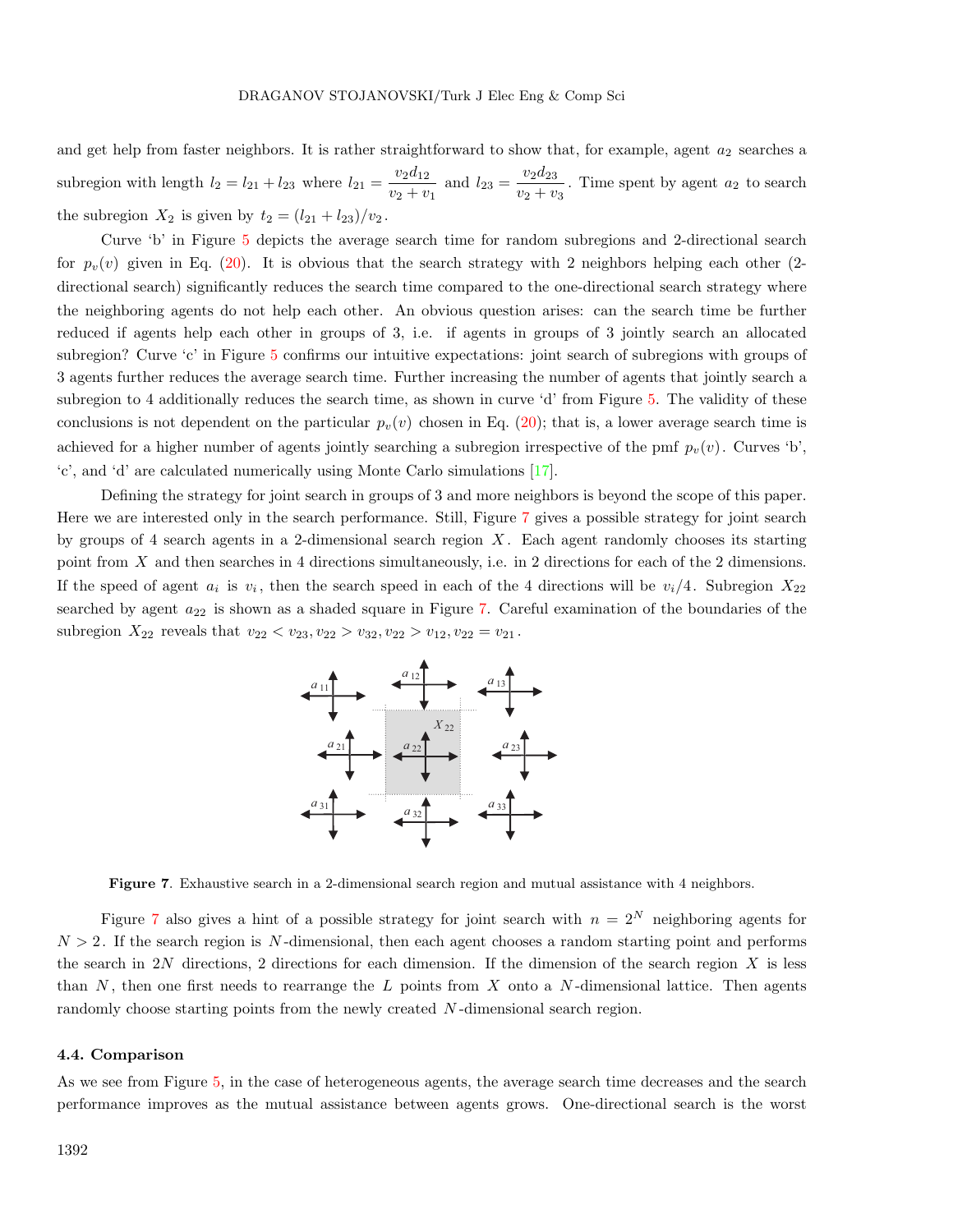#### DRAGANOV STOJANOVSKI/Turk J Elec Eng & Comp Sci

search strategy: mutual assistance is reduced to the division of the search region between the search agents. If faster agents are enabled to help slower agents, e.g., by searching the allocated one-dimensional subregion in 2 directions, then the average search time reduces dramatically. If the number of agents *n* that jointly search a subregion grows, then the average search time is further reduced. For example, one-directional search with  $m = 256$  agents, 2-directional search with  $m = 155$  and  $n = 2$ , 2-directional search with  $m = 136$  and  $n = 3$ , 2-directional search with  $m = 127$  and  $n = 4$ , and optimum search with  $m = 107$  produce similar average search times. For  $n = m$ , the 2-directional search strategy converges to the optimum strategy and each agent searches a subregion whose size is proportional to the agent's speed.

## <span id="page-11-7"></span>**5. Conclusion**

We have analyzed the performance of exhaustive search with parallel search agents. Both homogeneous and heterogeneous agents were analyzed. Performance of exhaustive search with parallel search agents improves and average search time decreases as the level of mutual assistance increases. Optimum performance is achieved if the central server knows the number and speeds of search agents and there is 2-directional communication between central server and agents. Then each agent is allocated a search subregion with length proportional to agent's speed. Even if the number and speeds of search agents are not known and there is one-directional communication from agents to the central server, search performances close to the optimum can still be achieved: the search region needs to have high-dimension *N* close to the number of agents *m* and 2-directional search needs to be employed.

Several questions still remain open. What is the impact of the presence of multiple solutions *x<sup>s</sup>* on the average search time when we want to find one solution or all solutions? What is the impact of the tree pruning on the performance of exhaustive search? The amount of tree pruning is not known at the time of subregion allocation, which can result in load imbalancing  $[12]$  $[12]$ . Dynamic load balancing can be exploited in this case: if an agent finishes its search prior to the other agents due to significant tree pruning, then another subregion needs to be additionally allocated to this agent. Can the 2-directional search in a high-dimensional search region as explained in Section [4.3](#page-9-2) be generalized to other search methods such as backtracking, constraint propagation, or consistency checking with the aim of reducing the agent's idle periods and agent–central server communication?

#### **References**

- <span id="page-11-0"></span>[1] G.R. Andrews, Foundations of Multithreaded, Parallel, and Distributed Programming, Boston, MA, USA, Addison-Wesley, 1999.
- <span id="page-11-1"></span>[2] J. Sanders, E. Kandrot, CUDA by Example: An Introduction to General-Purpose GPU programming, Boston, MA, USA, Addison-Wesley, 2010.
- <span id="page-11-2"></span>[3] [A. Grama, V. Kumar, "State of the art in parallel search techniques for discrete optimization problems", IEEE](http://dx.doi.org/10.1109/69.755612) [Transactions on Knowledge and Data Engineering, Vol. 11, pp. 28–35, 1999.](http://dx.doi.org/10.1109/69.755612)
- <span id="page-11-3"></span>[4] [E. Korpela, D. Werthimer, D. Anderson, J. Cobb, M. Lebofsky, "SETI@home–massively distributed computing for](http://dx.doi.org/10.1109/5992.895191) [SETI", Computing in Science and Engineering, Vol. 3, pp. 78–83, 2011.](http://dx.doi.org/10.1109/5992.895191)
- <span id="page-11-4"></span>[5] [A. Siemion, J.V. Korff, P. McMahon, E. Korpela, D. Werthimer, D. Anderson, G. Bower, J. Cobb, G. Foster, M.](http://dx.doi.org/10.1016/j.actaastro.2010.01.016) [Lebofsky, J. van Leeuwen, M. Wagner, "New SETI sky surveys for radio pulses", Acta Astronautica: Special Issue](http://dx.doi.org/10.1016/j.actaastro.2010.01.016) [on Searching for Life Signatures, Vol. 67, pp. 1342–1349, 2010.](http://dx.doi.org/10.1016/j.actaastro.2010.01.016)
- <span id="page-11-5"></span>[6] W. Stallings, Cryptography and Network Security: Principles and Practice, Upper Saddle River, NJ, USA, Prentice Hall, 2005.
- <span id="page-11-6"></span>[7] P.C. Cocher, "Breaking DES", CryptoBytes, Vol. 4, pp. 1–5, 1999.